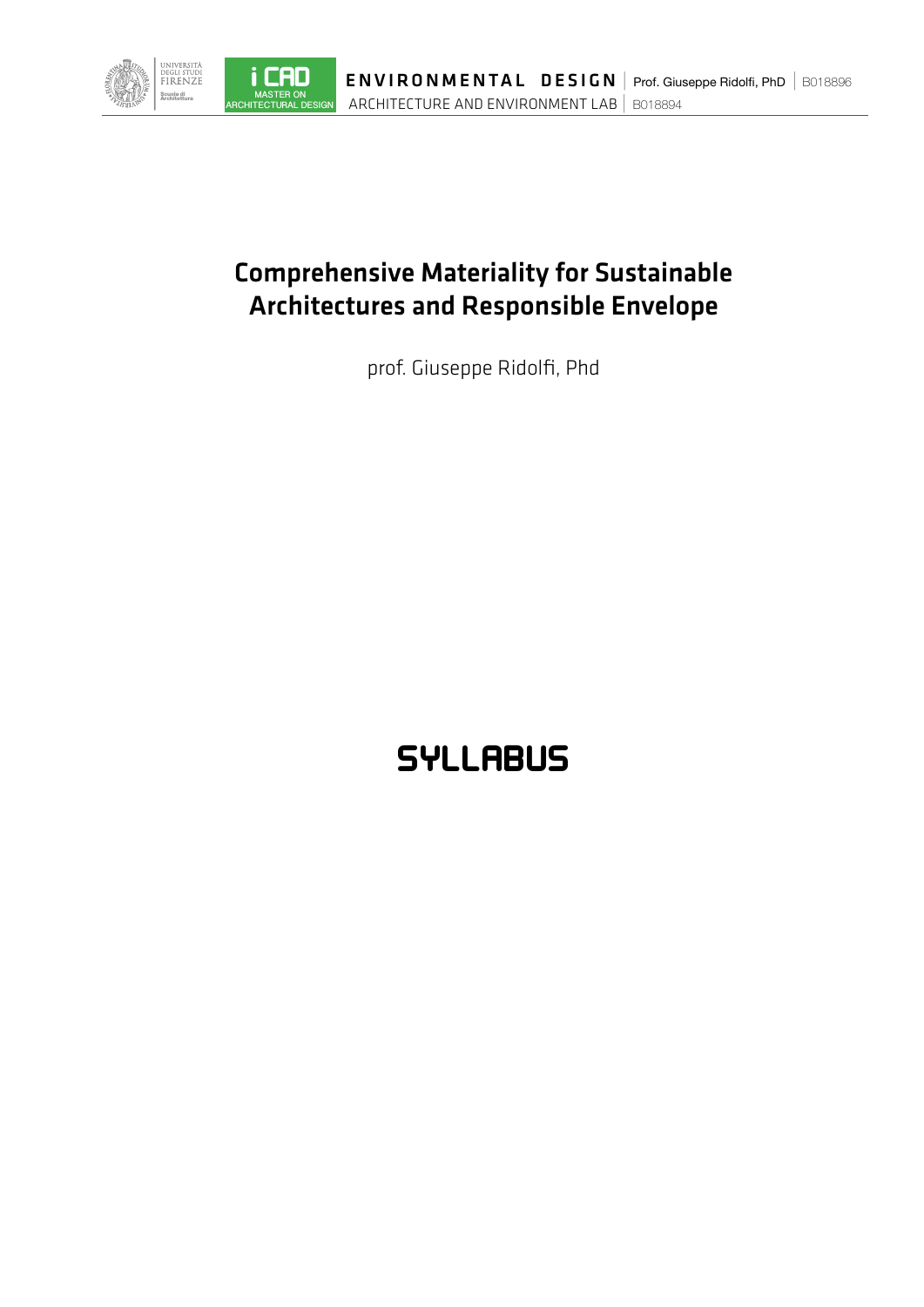

iCAD International Course on Architectural Design Master Degree Course | 6 CFU

B018894 – Architecture and Environment Lab Class B018896 – Environmental Design Teaching Module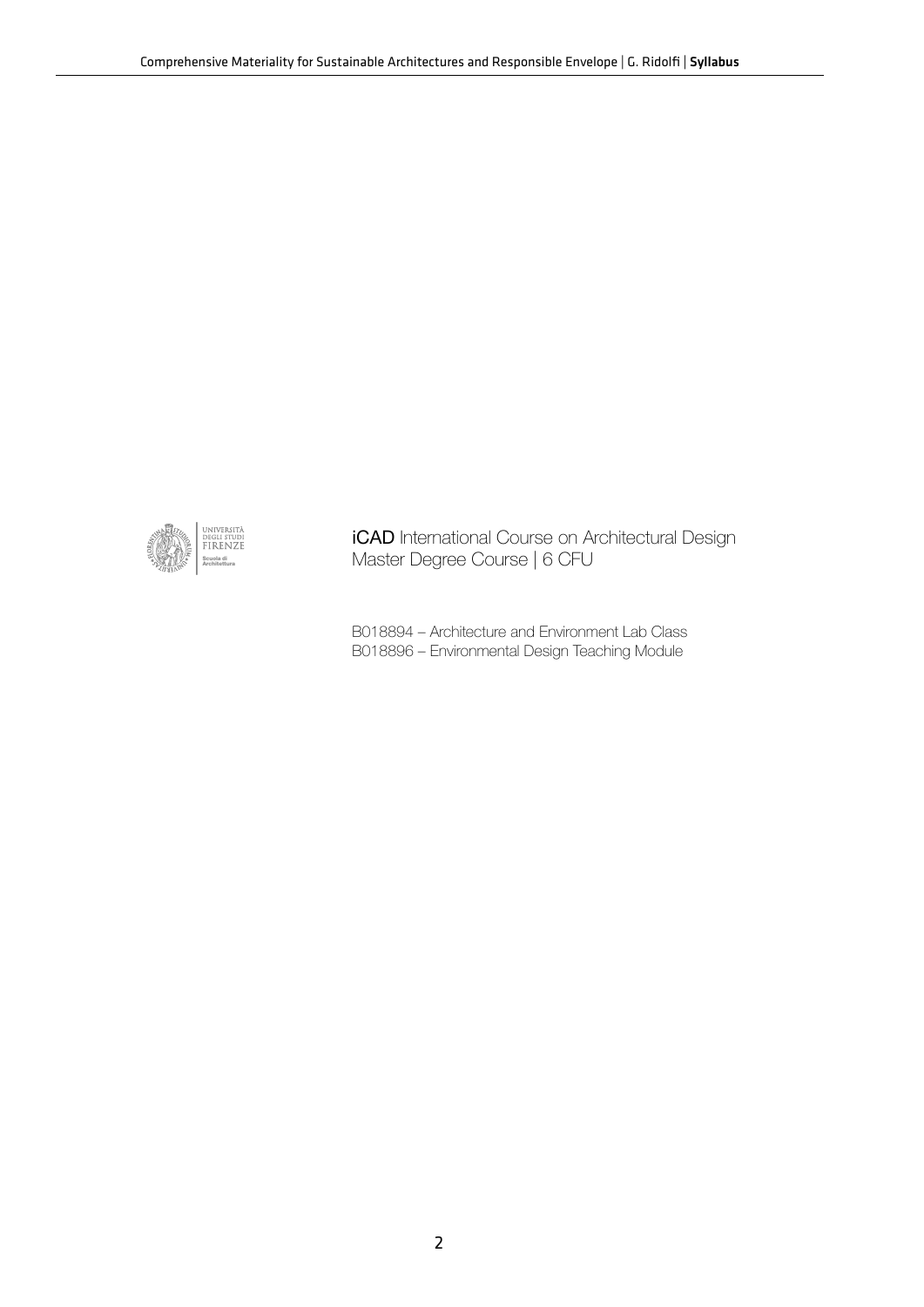## Comprehensive Materiality for Sustainable Architectures and Responsible Envelopes

*With «Building System Design» (first year), this course represents the disciplinary contribution of Technology of Architecture to the Master.* 

*This course is an integrated teaching module of Architecture and Environment Lab Class and it is focused on architectural project and computational design embedding the decisional process, communication and designing as well: processes dealing with willness and facts, with "un-materiality" formalized, computed, and extracted through digital technologies in order to obtain valuable/reliable architectures towards the Environment in its multi-faceted aspects.*

*The philosophy of this class is to jump over the software generated free-forms, or the prevalent use of design technology for calculation, visualization, and rendering. Vice versa the goal is to pursue a coherent and interoperable process and to promote a research attitude based on evidence of data and materiality.*

\* \* \*

Course Outline. The course focuses on architectural buildings able to meet human needs while preserving environmental resources. The course teaches a comprehensive design approach concerning decision-making process delivered as a scientific research based on digital modeling in order to materialize physics, alternative solutions and acquire shareable awareness on effects. Since their impact on sustainable effectiveness Mass Optimization in the Early Stage and Building Envelope Prototyping will be explored.

## Language: English.

Methodology. Learning is conceived as a scientific research based on computational modeling and as a craftsmanship activity where students are asked to learn and to adapt multiple tools and techniques in order to materialize, test, give evidence of their assumptions and ideas; exchange experiences, and acquire knowledge as well. Therefore teaching is carried out as a fab-lab developed through in-class design assignments, case-study analysis, and assisted baseline exercises involving use of state of the art architectural modeling, energy simulation/assessment software, and CNC prototyping technology as well. Activities are also supported by lectures, discussions, intermediate individual/collective reviews presentations, and by the Department's Architectural Models Laboratory (LMA) and MAILAB – Multimedia Architecture Interaction.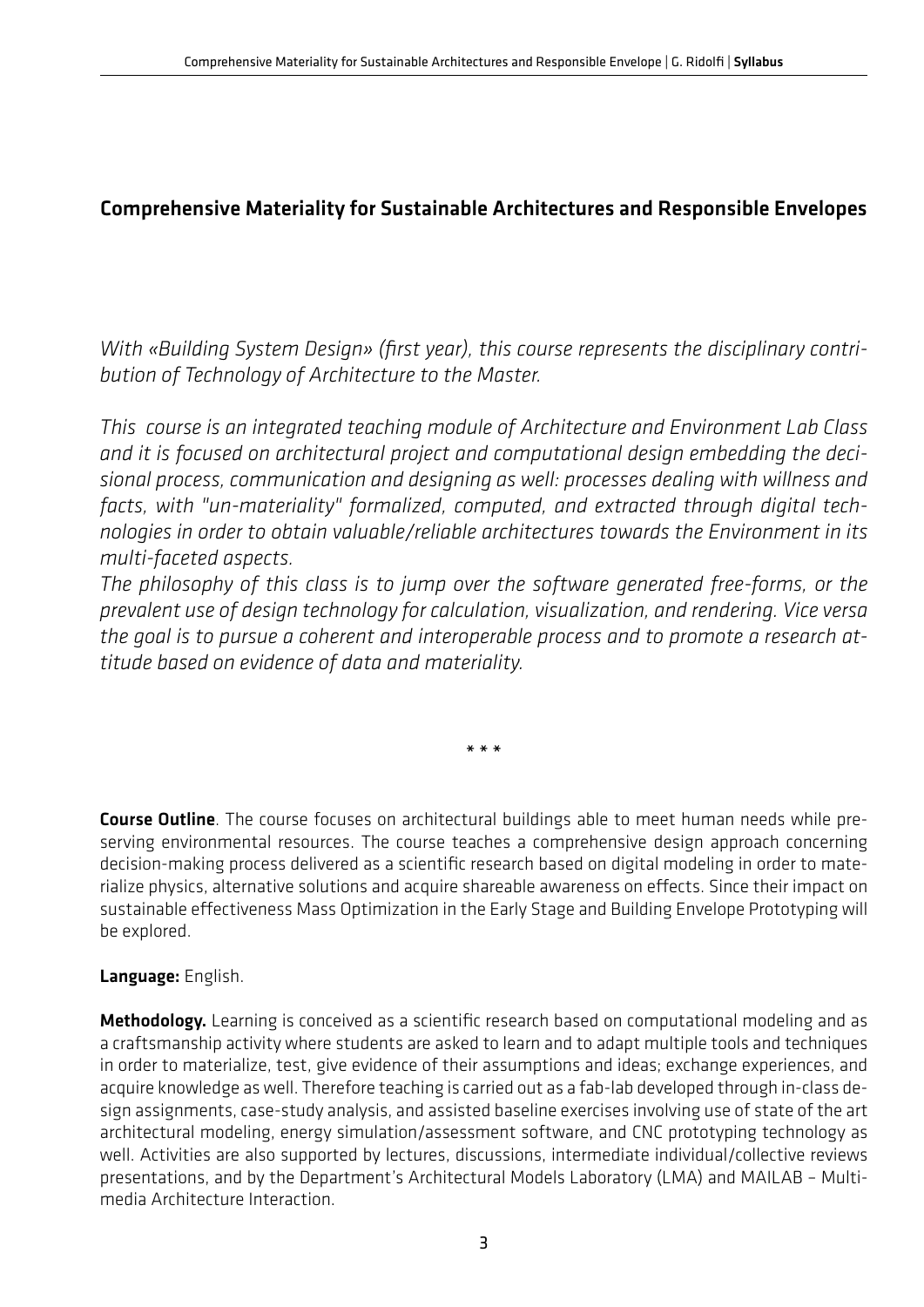Learning Goals. Upon completion the class, students are expected to acquire knowledge, awareness and designing skills on:

- environment as an intra-system between human as a bio-cultural entitiy, nature, places and buildings
- archetypes and strategies for bioclimatic architectural design
- performance design, green metrics and energy assessment
- decision-making process based on data evidence
- performance-driven computational work-flow
- architectural mass modeling and numerical simulation of environmental conditions
- high-energy architectural envelopes and passive-energy solutions
- smart technologies and materials for sustainable architectures
- technological and feasibility awareness of architectural artifacts, and how to specify them
- industrial manufacturing and digital prototyping of building envelopes.

Text books. Bibliography, reading materials, lecture integrations, tutorials to assist assignments and other resources including Syllabus and Class Schedule are available online at Mailab.biz. Students are required to access regularly the website to check news and update.

Prerequisites. Students attending the class are required to have completed Architecture and Structure Design Lab, to have a basic knowledge and skills on BIM and Computational Design, and to have her/his laptop with preinstalled 3D CAD software, raster/vector graphic programs and any other digital tools for visual communication and public presentations.

More in detail, before the class enters in the lab activities it is strongly recommended to get the educational version of software from Autodesk such as Revit, Insight 360, Flow Design, Rhynoceros from Mc Neel and its plugin Grasshopper, SketchUp from Trimble (optionally Sefaira). Alternatively students can use Open Studio from Alliance for Sustainable Energy that is mandatory required in the Environmental Control Tecniques teaching module. Otherwise these software, their installing guides, other free software and plug in will be provided in class. Students that don't have any experience on solid modeling are strongly recommended to get supplementary teaching courses or webinars.

Academic integrity and honesty. The class is against plagiarism and dishonesty. Cheating, appropriation of materials from other authors without crediting them and re-using researches or projects done in previous course without appropriate authorization is a violation of the University's code of academic integrity. Penalties for such violations can result in loss of credits, to fail the course and, in severe cases, to incur legal actions. For any text and image used, students are required to place clearly source references and credits in appropriate way using standard conventions.

Assessment and grading. Students' work evaluation is based on attendance and credits got during the semester. Class policy establishes that if students are not attending classes and have collected more than 70% of absences fail the exam. In any case, the professor is not responsible for students